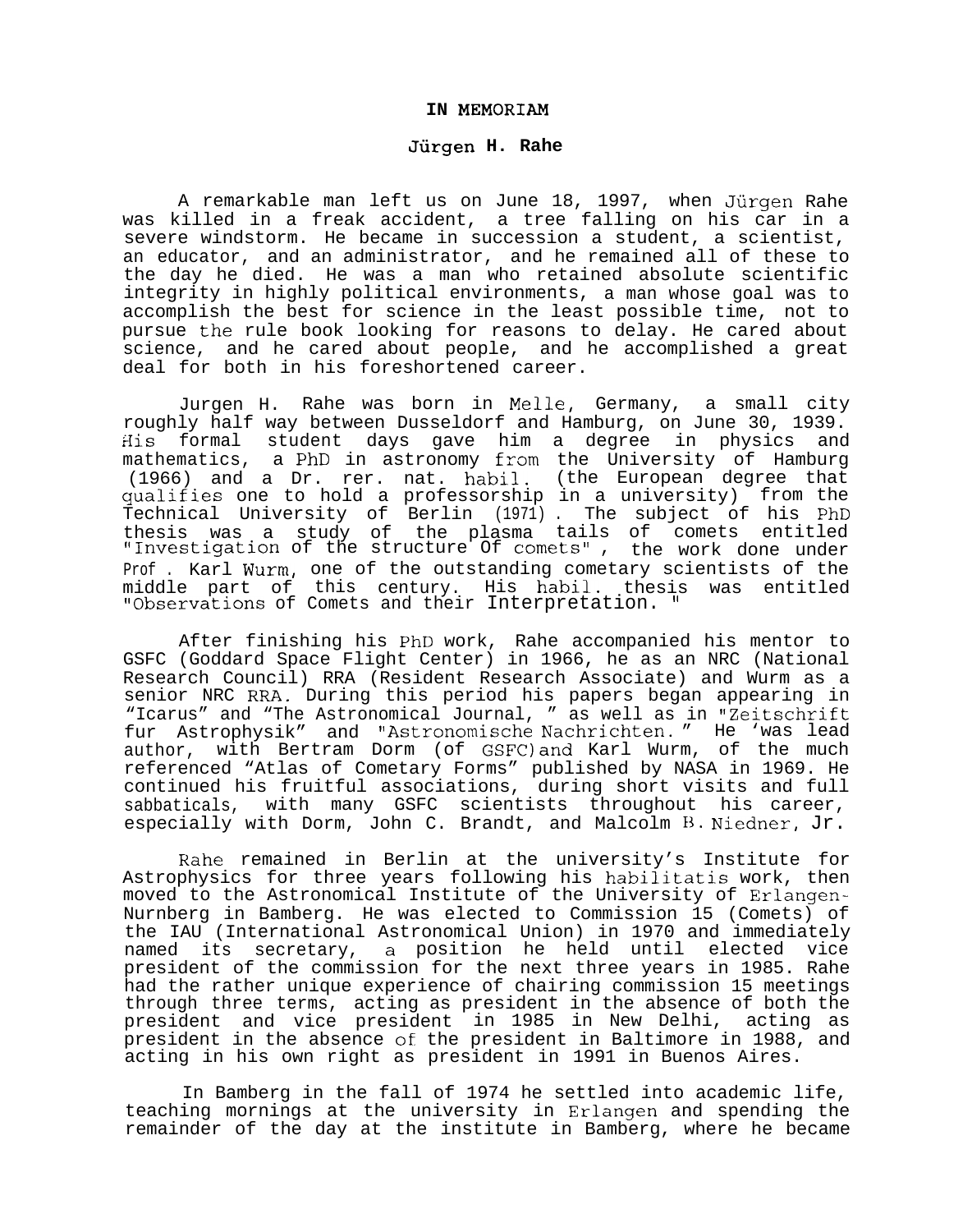director of the Astronomical Institute as well as its Dr. Remeis Observatory. While director at Bamberg he often made it possible for then Eastern Bloc astronomers to come west for a time, and he began a extended fruitful collaboration with Prof. V. Vanysek of Charles University in Prague, Czechoslovakia.

Comets remained Rahe's first love, but while in Bamberg he also produced papers on stellar atmospheres, binary stars, variable stars, and novae, and he made charming Bamberg, a place where modern life exists rather comfortably in an almost medieval city, into a choice site for astronomical symposia. During the 70s Rahe began to acquire data from ESO (European Southern Observatory) facilities in Chile, radio data from Bonn, and space data from the IUE (International Ultraviolet Explorer) satellite for his research. In the early 80s he became a PIA (Paticle Impact Analyzer) Co-I on ESA'S (European Space Agency) Giotto mission to Comet Halley.

In 1979 Louis Friedman of JPL (Caltech's Jet Propulsion Laboratory) proposed a study to investigate the best way to maximize the scientific value of ground-based and spacecraft study of Comet 1 P/Halley during its 1985-86 apparition. The small JPL study team visited GSFC to seek the advice of Brandt, Rahe (who was there on sabatical) , and others. The team found that Brandt and Rahe already had created a network of observers to cooperate in the study of Halley's plasma tail, their favorite subject, and that they fully endorsed the idea of extending cooperation to all fields of cometary study. To make a very long story short, NASA (National Aeronautics and Space Administration) supported creation of the IHW, the International Halley Watch, with Rahe and Ray L. Newburn, Jr. as Co-Leaders for the eastern and western hemispheres respectively. Rahe's knowledge of IAU workings and his natural diplomatic skills in dealing with every sort of person were a tremendously important asset in the overall success of the IHW. During this period, as a co-leader of the IHW Rahe also attended the meetings of the IACG (Inter-Agency Consultative Group) , a forum in which cooperation in the study of P/Halley was discussed by ESA, NASA , Intercosmos (then the Soviet organization concerned with cooperative efforts in space) , and ISAS (Institute of Space and Astronautical Science, a Japanese space agency) .

Rahe was known at NASA headquarters from his many visits at GSFC , but he became much better known during his involvement with the IHW and the IACG. His knowledge of astronomy and astronomers worldwide and of both the European and US scientific-political scenes would make him an obvious asset to NASA, a very desirable scientist to try to attract to NASA headquarters, either temporarily or permanently. In 1985 Rahe took a leave of absence from his university and accepted a position at JPL from which, as a non-US citizen, he could be detailed to work at NASA headquarters as Discipline Scientist for the planetary astronomy program. His knowledge, diplomacy, and extremely hard work resulted in a rapid series of promotions, and after five years he became a US citizen and a regular NASA employee. At the time of his death, Rahe was the Program Science Director for Solar System Exploration, one of fOUr directors reporting directly to Wesley T. Huntress, Jr., NASA Associate Administrator for the Office of Space Science.